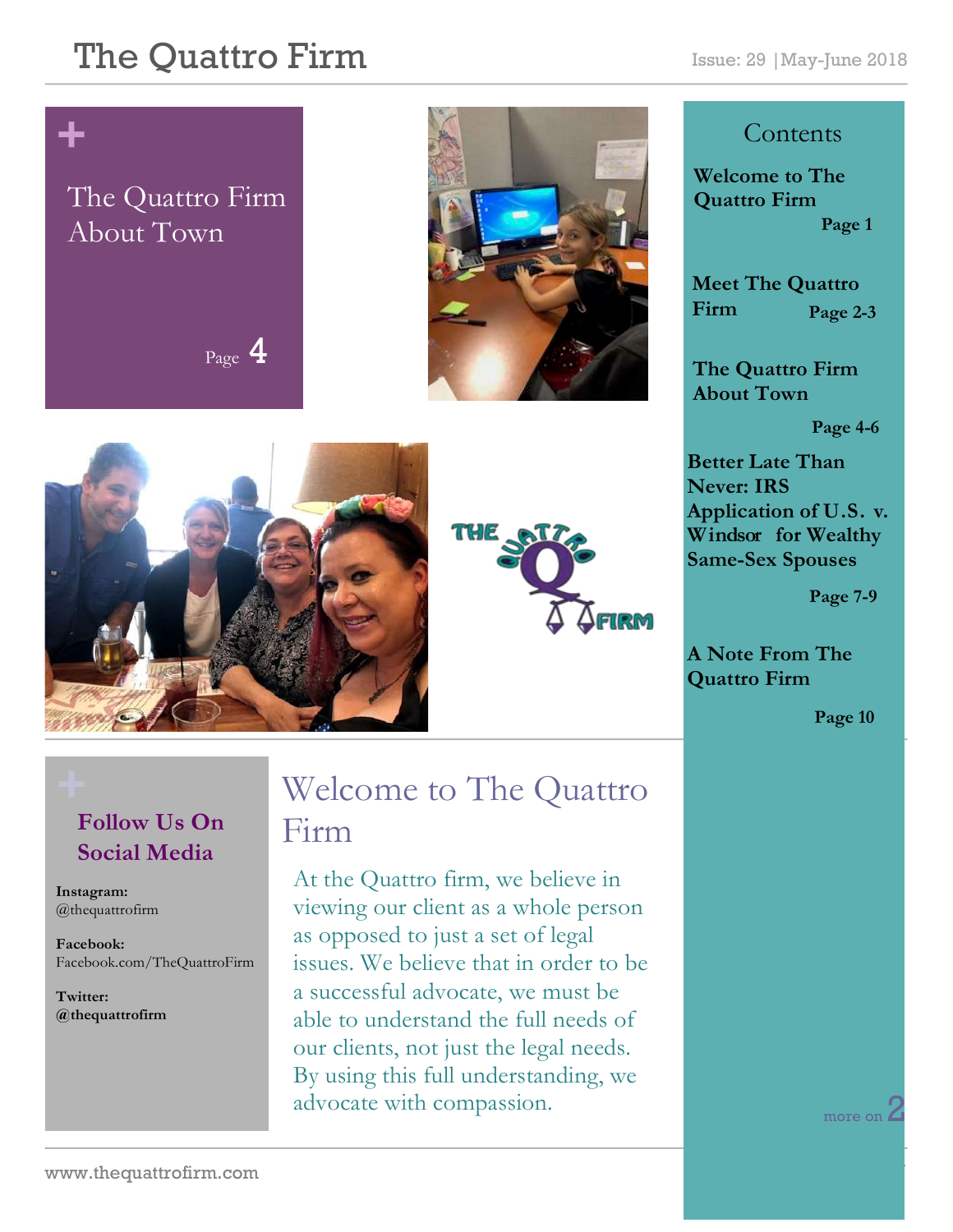# **The Quattro Firm**  $\sum_{\text{Issue: }29 \text{ |May-lune }2018}$

# Meet The Quattro Firm

**Nicole McNamara Quattrocchi** is the founding member of the Quattro Firm. She is a 2008 Southern Methodist University Law School graduate and a 2004 Wake Forest University Graduate. Nicole is a licensed Texas attorney where her practice involved mostly civil and commercial litigation. Nicole has been licensed in Florida since 2014 and has centered most of her practice on domestic relations law.

Nicole has spent a lot of time volunteering in her legal career whether it be through pro bono cases or through assisting at the Hurricane Katrina Relief Clinic in law school. Nicole believes in viewing the client as a whole person and not just a specific legal issue and therefore has, thus far, taken every case that the firm can handle, regardless of inability to pay. She is a passionate and compassionate attorney who looks forward to working with people across the spectrum of life with all of their legal needs.



**Robert J. Fraxedas** specializes in Estate and Tax Planning, as well as Estate Administration and Litigation. He is a 2015 University of Miami graduate (LL.M. – Estate Planning) and a 2005 University of Florida graduate (J.D.). Robert has been licensed in Florida since 2006, and currently lives in Boca Raton.

Robert regularly presents seminars on estate planning and probate matters throughout the state of Florida. A former president of Citrus Civitan, Robert believes in donating time and hands-on effort to the less fortunate. He has organized fundraising events for people with congenital disabilities, mentors underprivileged school-age children, and volunteers at homeless shelters. He strongly believes in providing all clients the best legal counsel possible, from highly compensated executives to impoverished individuals.



**Melanie Bruchet** is a 2012 graduate of Mercer University's Walter F. George School of Law in Macon, Georgia, where she received her J.D. and a Certificate in Advanced Legal Writing, Research, and Drafting from Mercer's top rated legal writing program. Melanie served on the Board of Directors for the Stonewall Bar Association of Georgia as well as completed internships at CASA (Court Appointed Special Advocates) for Children and the U.S. Attorney's Office for the District of New Jersey.

Melanie has presented nationally on the subjects of human trafficking and LGBT youth in the juvenile court system. She also co-authored an amicus brief to the Georgia Supreme Court on the issue of post-separation custodial rights and the emotional effect on children of divorced parents. Melanie maintains an active bar license in Georgia and is sworn in to both the Georgia Court of Appeals and the Georgia Supreme Court. A South Florida native, she currently lives in Asheville, North Carolina.



**Monique L'Italien** is a civil and commercial litigator and appellate attorney who has practiced in Florida since 2001. She has broad experience at the trial and appellate levels in federal and state court. Her practice areas include bankruptcy, contract disputes, family law, real property and some criminal. Prior to entering private practice, Ms. L'Italien was an Assistant Attorney General for the State of Florida, handling criminal appeals and civil litigation matters.

Ms. L'Italien earned her B.A., cum laude, from Trinity College in Washington D.C and her J.D. from Vermont Law School. Ms. L'Italien enjoys traveling, running, spending time with her animals including her horse Dancer, an off track thoroughbred rescue, and doing other animal welfare work.

#### Read more about The Quattro Firm at www.thequattrofirm.com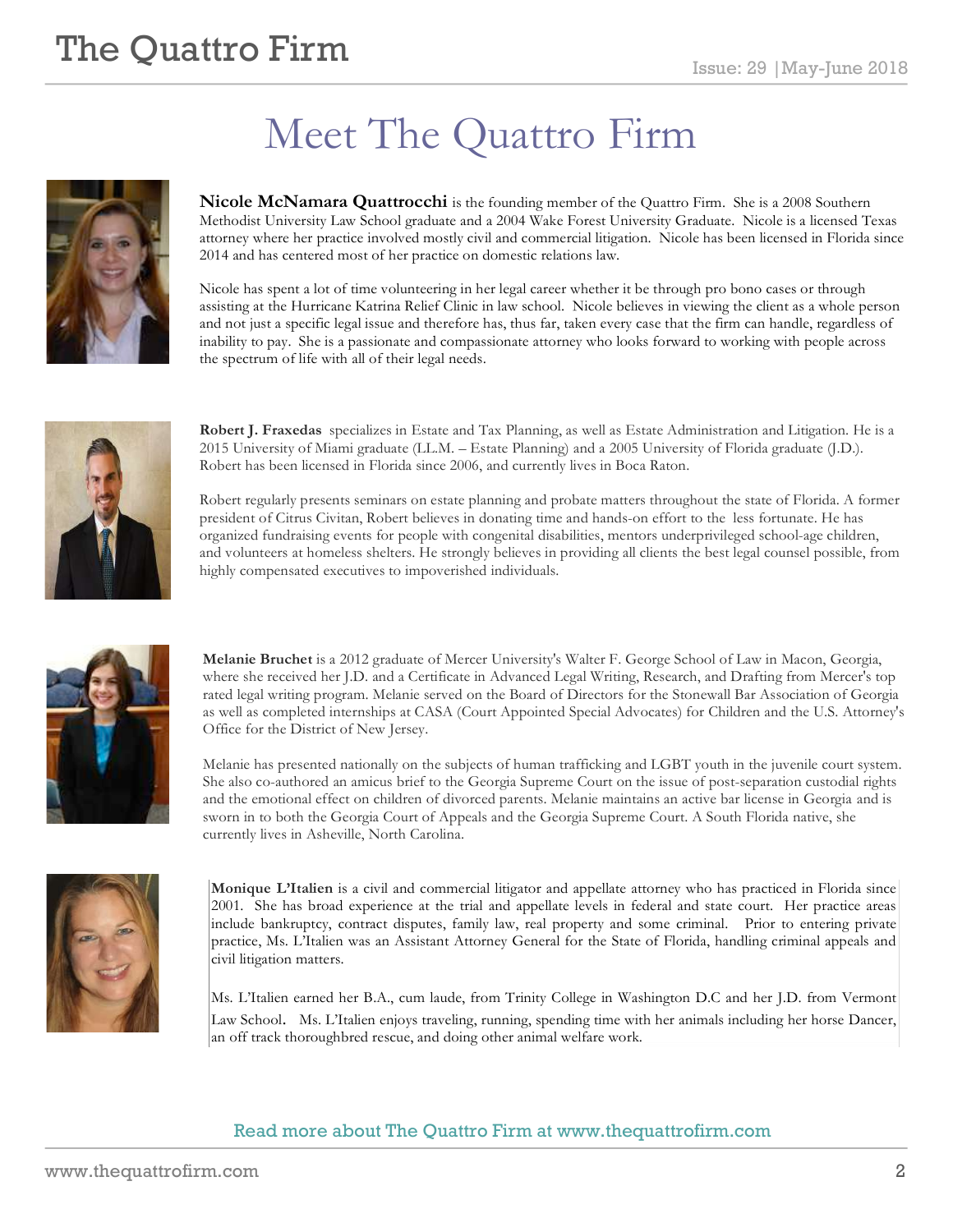# **The Quattro Firm**  $\sum_{\text{Issue: }29 \text{ |May-lune }2018}$



# Meet The Quattro Firm

**Maria Kontos** obtained her Bachelor of Arts from Florida Atlantic University in 1995. Ms. Kontos has over 16 years of experience working on complex and voluminous civil, criminal and family law cases which involve organizing thousands of documents, discovery and file organization.

Ms. Kontos is intricately involved in the defense of all of the firm's clients' cases and takes great pride in assisting and working toward a favorable outcome in each case.



**Jennifer Mondone** is the office manager of the Quattro Firm. Jennifer grew up in upstate New York. She is a graduate of the Ohio State University where she studied financial management and business administration. Since graduating she's lived in North Carolina and settled in Florida for the last 13 years. This is her first lob at a law firm but has previously dabbled in the insurance and mortgage industry, most recently in management for restaurants, from start ups to corporate chains and sales.

Jennifer also assisted in co-creating 2 humans which for the last 6 years has been her main focus and accomplishment. She enjoys spending her time with the family, paddle boarding, volunteering at the kids school, movie nights and anything involving wine or mimosas.



**Sarah Kontos** has been working professionally in accounting since 2005. Her experience includes conducting, supervising, and reviewing annual audits, bookkeeping and payroll, and compilations and examinations of the financial records of a wide range of businesses including non-profits, law firms, restaurants, 401(k) plans, and other service industries.

Sarah attended Florida Atlantic University earning her degree in Mathematics and attending an additional two years of studies in Accounting and Business Administration. She is originally from West Palm Beach, FL. She is a supporting member of Compass Lake Worth, United Way and Farm Sanctuary, and she volunteers at various fundraising events for local charities.

#### Read more about The Quattro Firm at www.thequattrofirm.com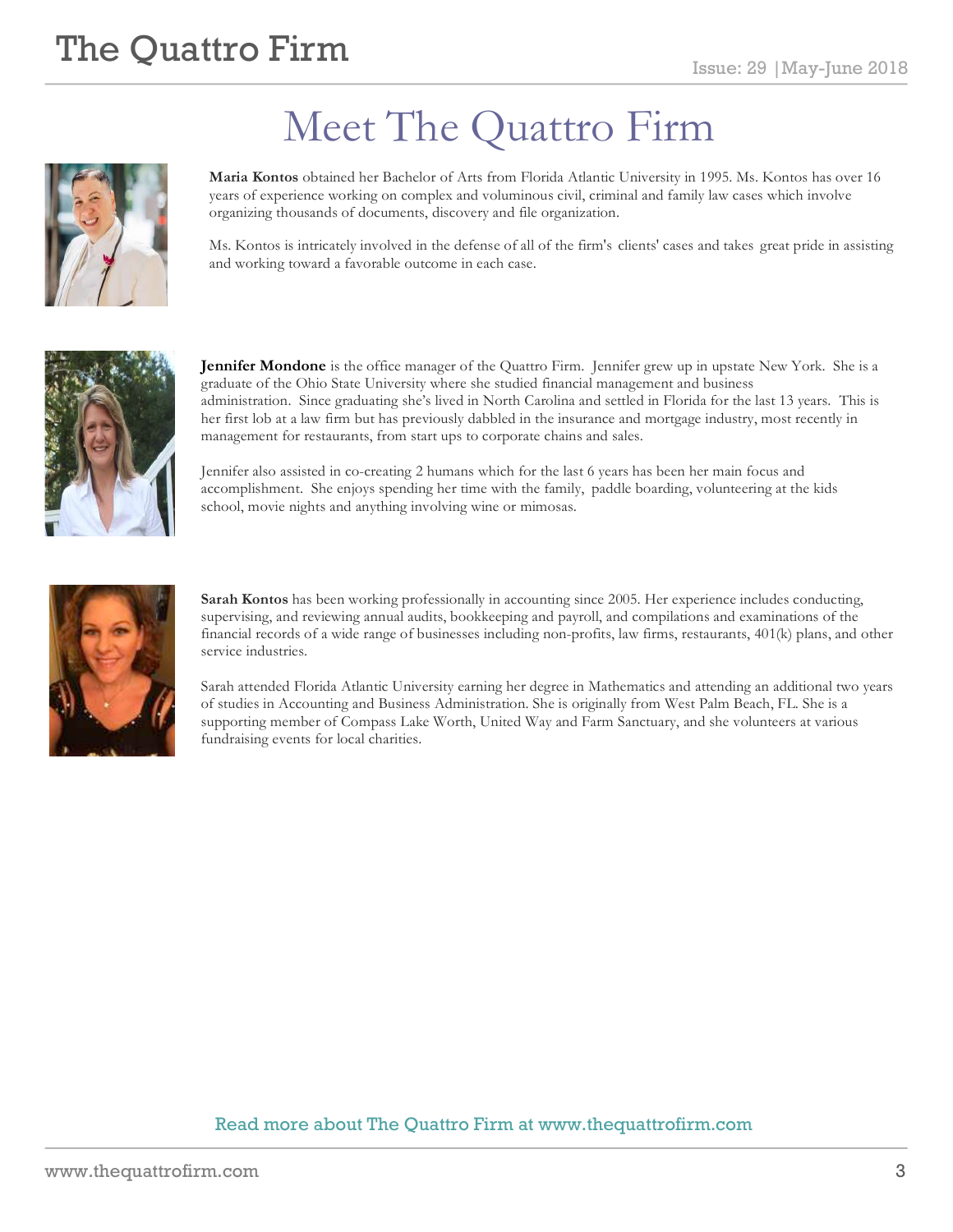# The Quattro Firm **Issue: 29 |May-June 2018**

## The Quattro Firm About Town



The Quattro Firm celebrated over lunch at our favorite lunch location, The Grilled Cheese Gallery

#### **+ Our Practice Areas**

Adoption Bankruptcy Business Formation Civil Litigation Commercial Litigation Contract Drafting Contract Review Corporate Matters Estate Planning Family Law & Domestic Relations Family Law Mediation General Litigation LGBT Issues & Custody Marital Contracts Probate Litigation Probate Administration Wills & Trusts



The Quattro Firm and guests attend a tasting at Total Wine in Palm Beach Gardens to celebrate Nicole's birthday.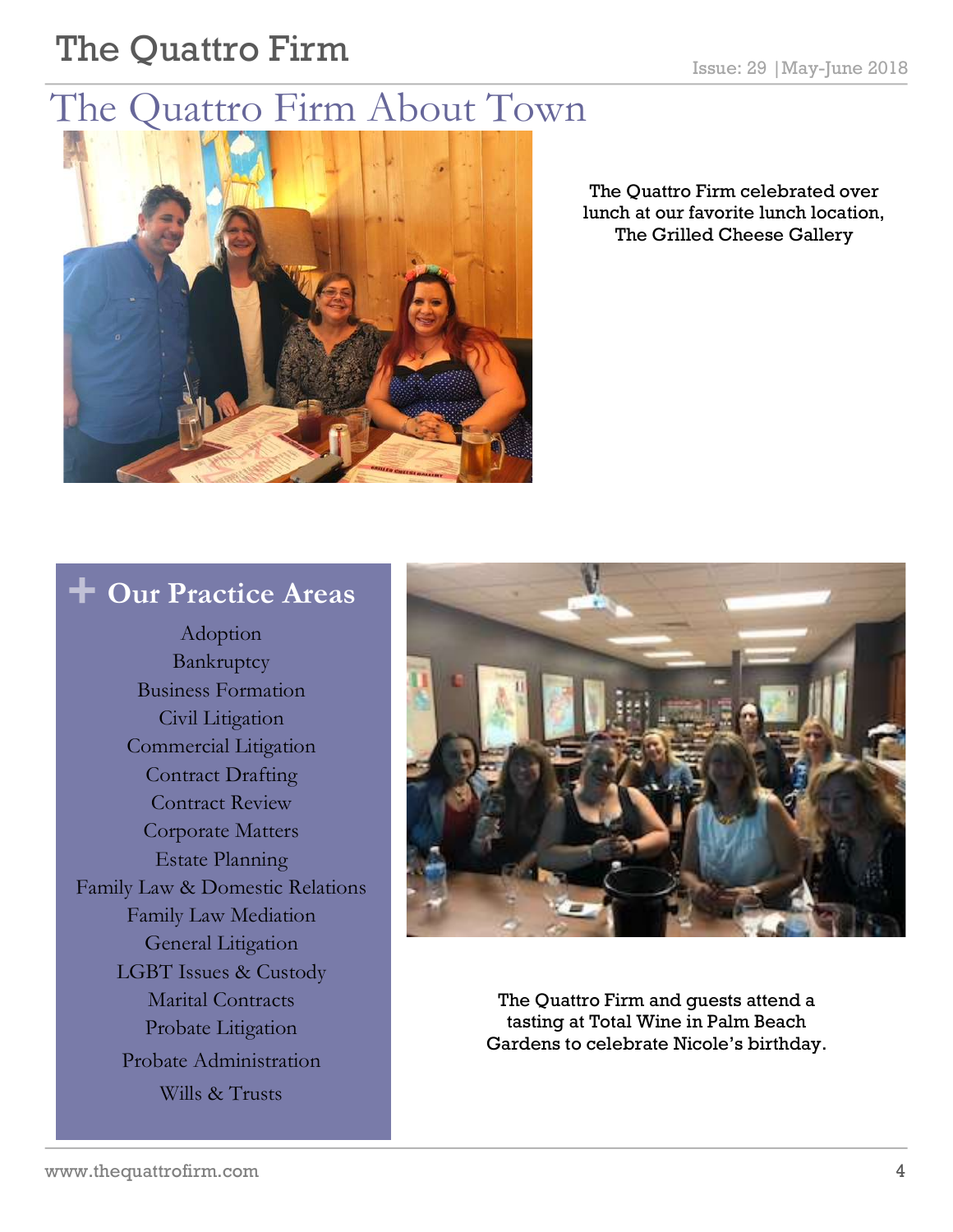# The Quattro Firm **Issue: 29 |May-June 2018**





The Rosarian Academy Mock Trial team presented their Lorax themed mock trial for teachers, parents, and friends. The trial involved the Lorax representing the Truffula Trees suing the Onceler for public nuisance. The children learned about the nature of a trial, the testimony of witnesses and how to determine the weight to be given to such testimony as well as the difference between issues of fact and law. Coach Nicole Quattrocchi was extremely proud of their accomplishments.



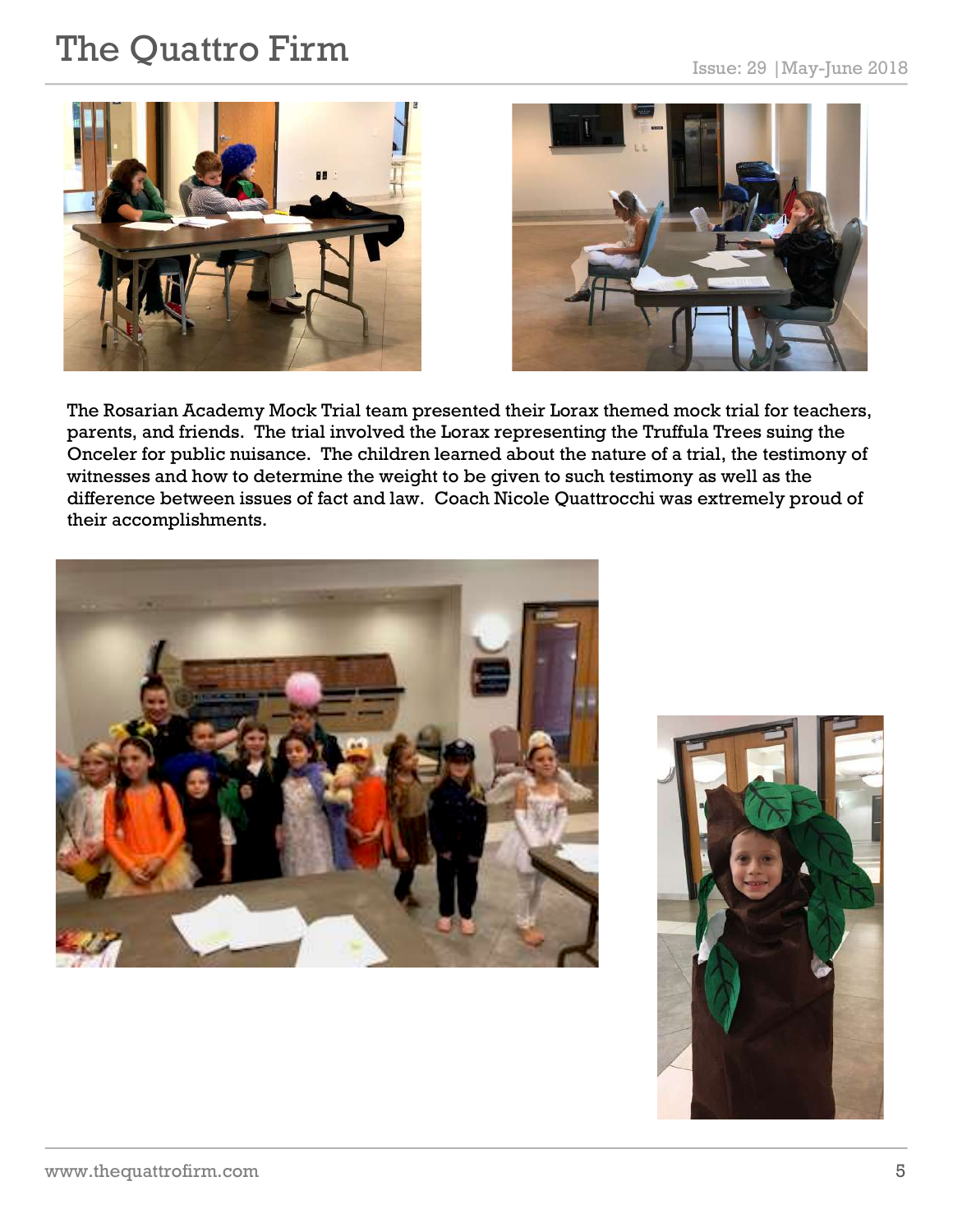# The Quattro Firm Issue: 29 | May-June 2018

## The Quattro Firm About Town



Nicole and her husband enjoy a play at the Kravis Center in the summer.

# **Summer Promotion:**

**In honor of the summer heat, we are offering 15% off our flat-rate fees from now until August 31, 2018. We appreciate your business and look forward to working with you soon.**

**As always, please follow us on social media. If you'd like to submit a review either on Facebook or through our website, please get in touch with us.** 



Nicole and Jennifer celebrate a trial victory at the newest location of Lime.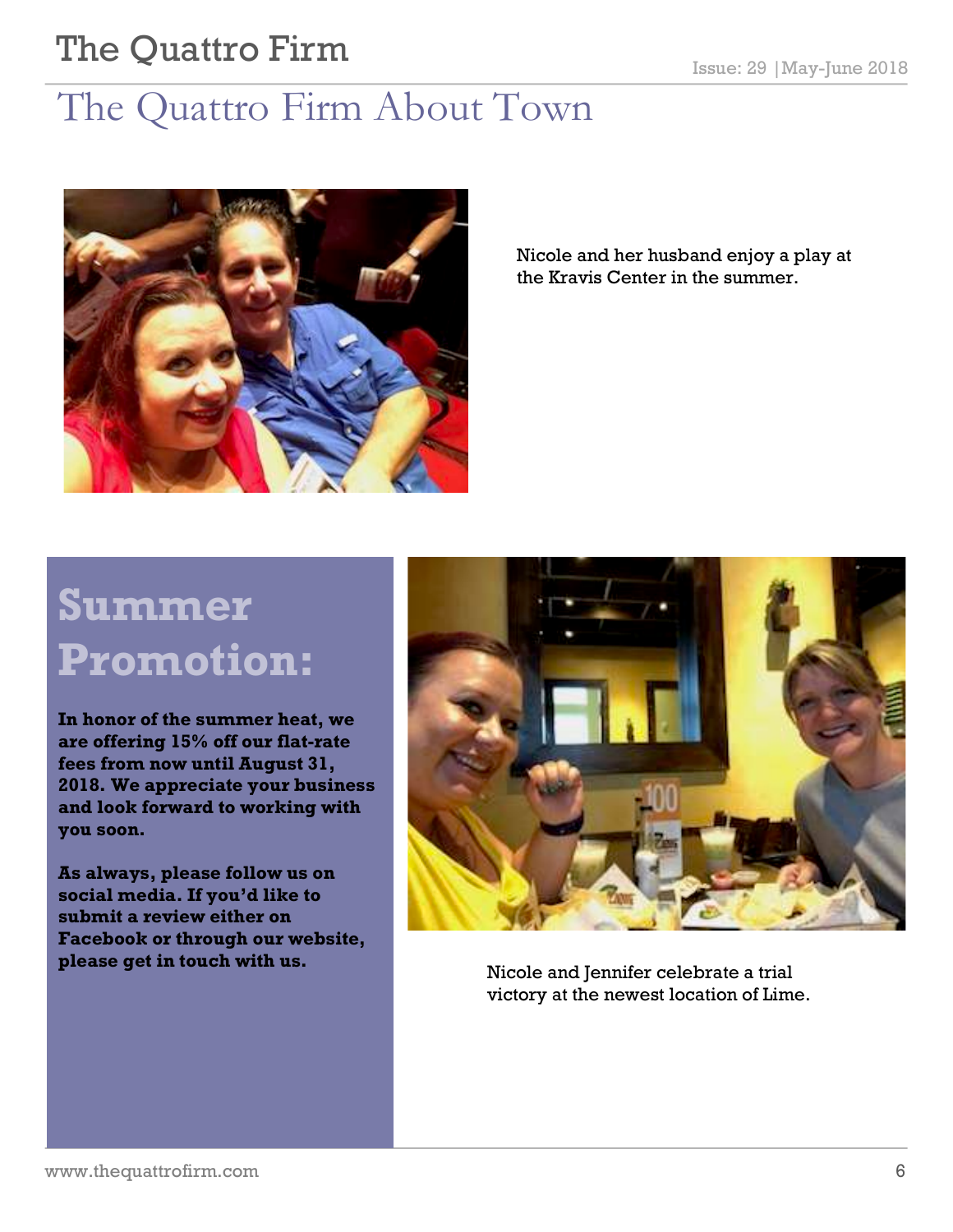# The Quattro Firm Issue: 29 | May-June 2018

## Better Late Than Never: IRS Application of *U.S. v. Windsor* for Wealthy Same-Sex Spouses

By: Robert J. Fraxedas

It is hard to believe that it has already been five years since the United State Supreme Court handed down its decision in *U.S. v. Windsor*, (570 U.S. 744, 2013) in which it declared to the Congress that the 1996 Defense of Marriage Act's ("DOMA") restrictive definition of marriage (as only possible between an opposite-sex couple) was unconstitutional.

But that is because for the vast majority of Americans, *Windsor*



was little more than a moral victory, a long overdue Federal recognition of the right of *any* couple to sanctify their decision to be together for as long as they both shall live. To the much smaller number of people directly affected



by this decision (LGBT Americans comprise about 4% of the total demographic), *Windsor* provided an immediate panacea for the suffering they had endured in the forms of repudiation, ridicule, and logistical headaches. Same-sex marriage was suddenly completely legal, recognized by all arms of the Federal government and accompanied by all the usual rights a married couple could expect to come into.

**"I didn't get there by wishing for it or hoping for it, but by working for it." —Estée Lauder**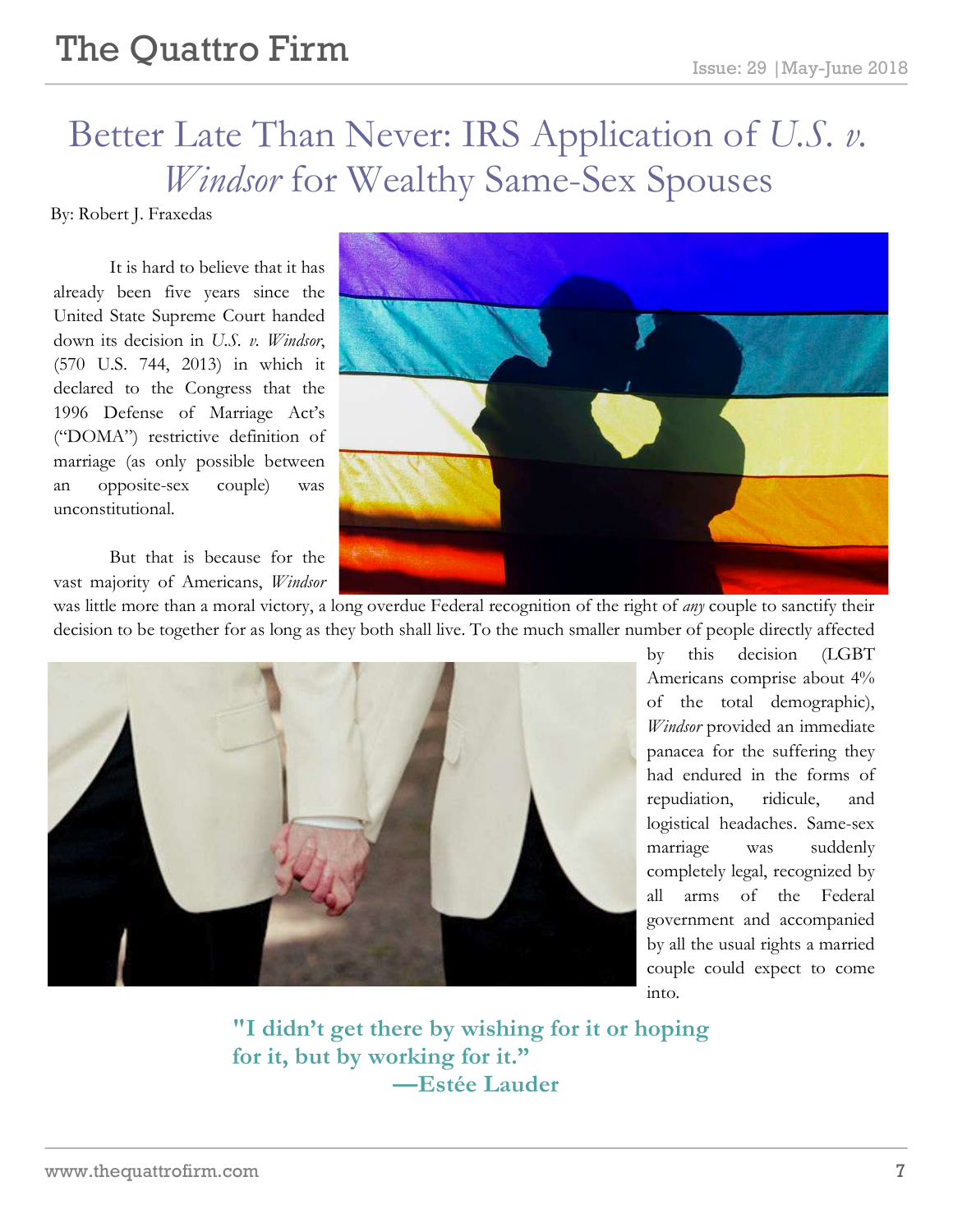## Better Late Than Never: IRS Application of *U.S. v. Windsor* for Wealthy Same-Sex Spouses

By: Robert J. Fraxedas



And yet, an even smaller group of Americans has had to wait longer still for a chance to recover what once had been lost to the Feds: wealthy samesex couples.

In fact, it was a wealthy same-sex couple that got the *Windsor* ball rolling. Edith Windsor, sole beneficiary of Thea Spyer's large New York estate, was not allowed to claim the federal estate tax exemption under DOMA (the couple had married in





Canada), and Edith had little choice at the time but to cut a check to the IRS for \$363,053.00).

Recently-published IRS Notice 2017-15 at last provides the raison d'être and administrative framework for same-sex spouses and their estates to recoup funds previously paid over to the Treasury, which should have been exempt under the Internal Revenue Code but for DOMA.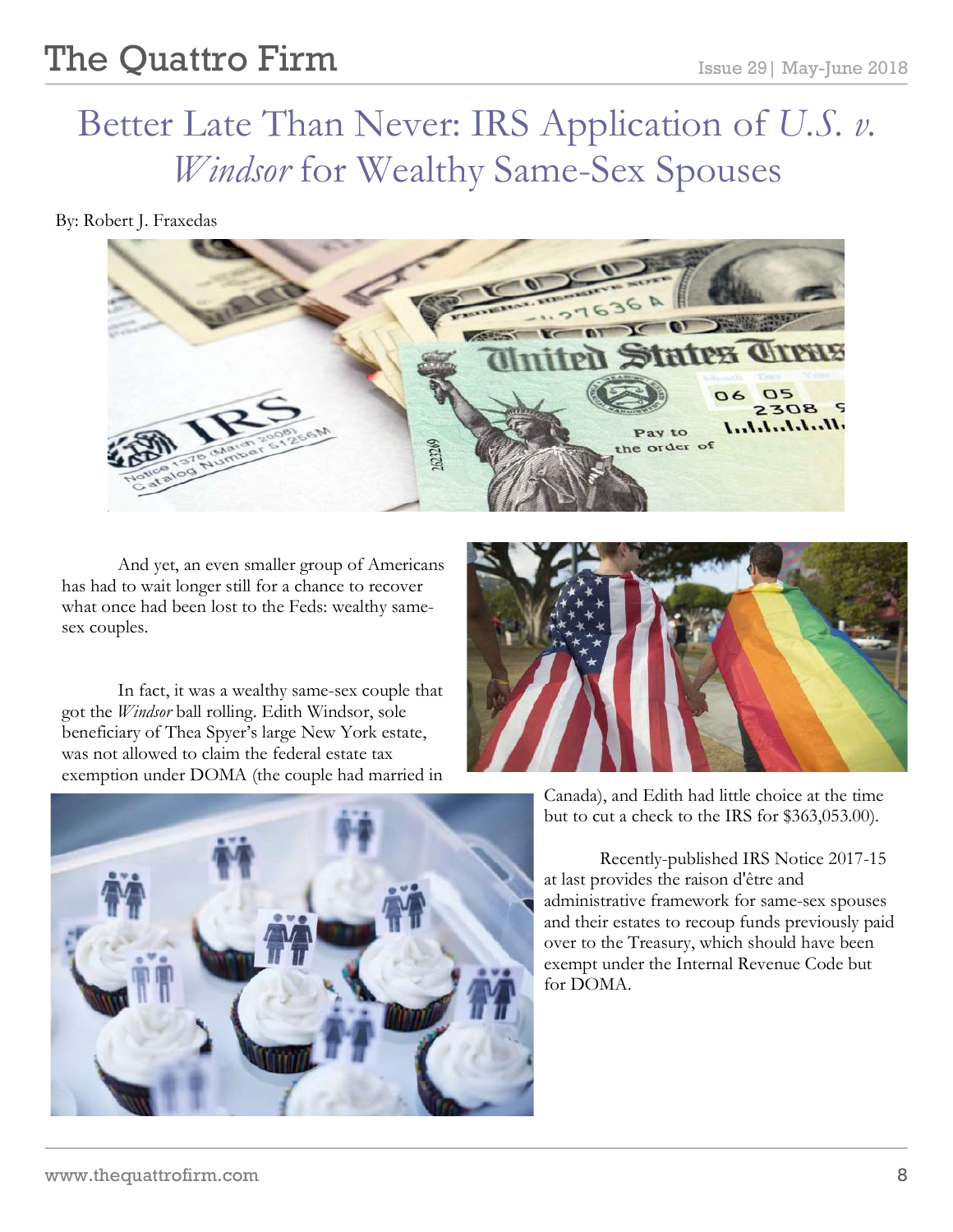### Better Late Than Never: IRS Application of *U.S. v. Windsor* for Wealthy Same-Sex Spouses

By: Robert J. Fraxedas



for taxable estates). Despite the best efforts of the IRS, this is by no means a straightforward matter, and you should always consult a qualified tax attorney and/or CPA estate specialist when considering these sorts of issues.

If you or someone you know might be affected by these new IRS guidelines, or would like more information, call the Quattro Firm today to discuss your estate tax situation and best course of action.

In a nutshell, 2017-15 provides the relevant Code basis for affected taxpayers to recalculate their taxable estate, accounting for the unified tax credit (\$11.18M per *individual* in 2018 per IRS Pub. L. No. 115-97), generationskipping taxable transfers, and excludible gifts (\$15k/individual/year in 2018). The recalculation is made via IRS form 709, amended form 709, or Form 706 (the latter